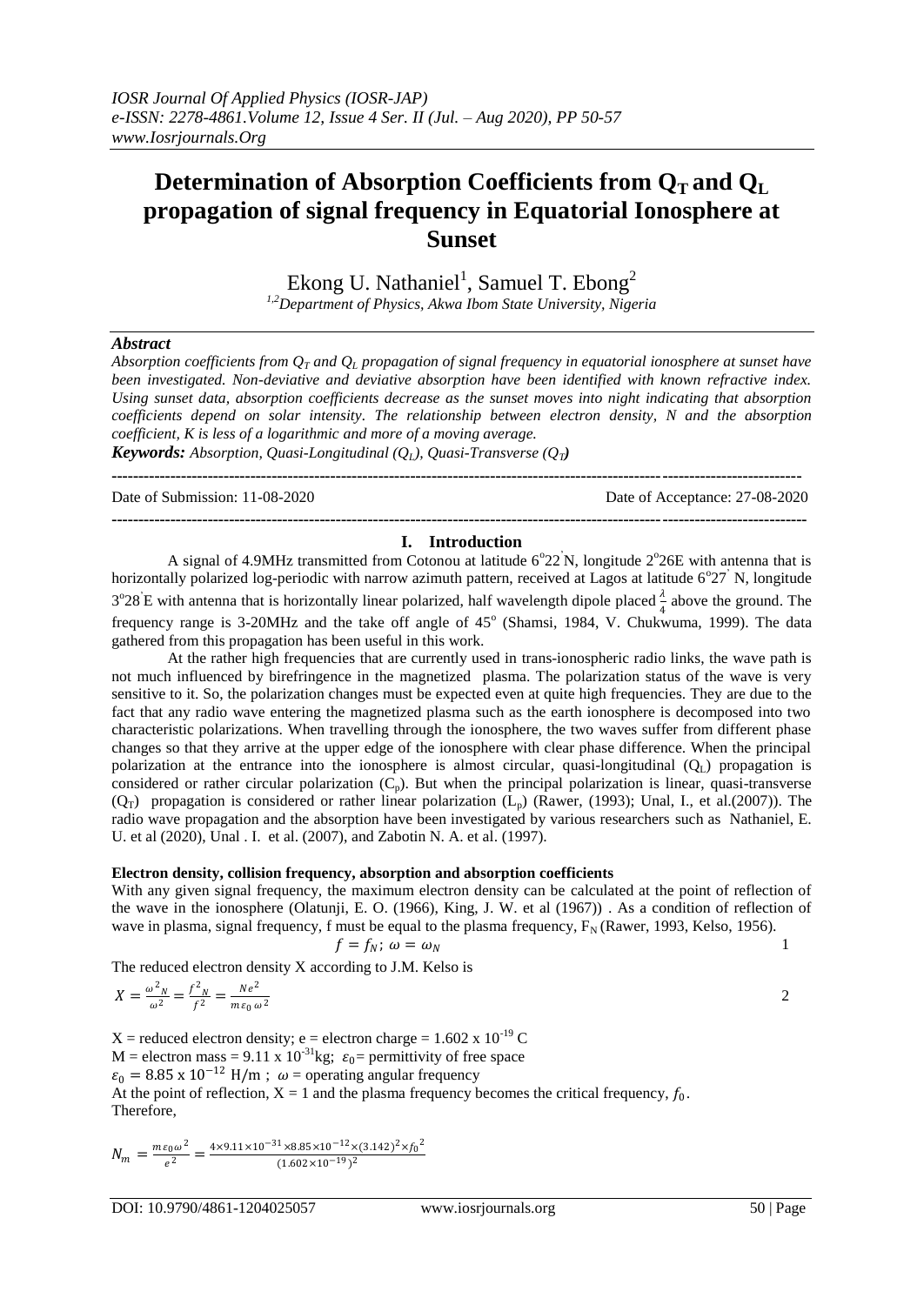$$
= 1.240 \times 10^{-2} f_0^2 (f_0 \text{ is in Hz}, N_m \text{ is in } m^{-3})
$$
  
From the magnetic ionic theory, most investigators dealt with the propagation of electromagnetic waves in

From the magneto-ionic theory, most investigators dealt with the propagation of electromagnetic waves in ionized gases and the derivations simplified. Three customary magnetoionic parameters are given as

$$
X = \frac{\omega^2 N}{\omega^2}; Y = \frac{\omega_G}{\omega}; Z = \frac{\nu}{\omega}
$$

The basic thing about these parameters is that they are ratios three different quantities to operating angular frequency,  $\omega$ .

Plasma; 
$$
\omega^2{}_N = (2\pi f_N)^2 = \frac{Ne^2}{m\,\varepsilon_0}
$$

Gyro (G);

$$
\omega^2_G = (2\pi f_G)^2 = \left(\frac{Be}{m}\right)^2 \tag{6}
$$

 $B =$  flux density of the earth's magnetic field

 $v =$  collision frequency of electrons with other particles

If  $\theta$  is the angle between the direction of the wave normal and the magnetic field, then

 $Y_L = Y \cos\theta$  (longitudinal component)

 $Y_T = Y \sin\theta$  (transverse component)

In the presence of the magnetic field, the ionosphere is a doubly refracting medium and the two modes of propagation exist for which the names "ordinary" and extraordinary" are considered (Titheridge, J. E.(1966); Baumjohann, W. et al (1996); Kivelson, M. G. et al. (1995); Parks, G. K.(1991); Folkestad, K. et al (1968). The ionosphere is a complex medium with a complex refraction index (Rawer 1967) Refractive index,  $n = \mu - i\psi$  7

 $\mu$  = real part

 $\psi$  = imaginary part

 $n^2 = (\mu - i\psi)^2 = \mu^2 + \psi^2 - 2i\mu\psi$  8

Following Appleton – Hartree formula for a complex refractive index, n

$$
n^{2} = 1 - \frac{X}{1 - iZ - \frac{Y^{2}T}{2(1 - iZ - X)} \pm \sqrt{\frac{Y^{4}T}{4(1 - iZ - X)} + Y^{2}}}
$$

According to Rawer,

 $Q_T$  propagation approximation is valid for

 $1+Z^2$ 

$$
\frac{Y^4 \tau}{4(1 - iz - X)} \gg Y^2 \psi_L
$$

$$
n^2 = 1 - \frac{x}{1 - iZ} \tag{11}
$$

Rationalizing the surd,

$$
n^2 = 1 - \frac{x(1+iZ)}{(1-iZ)(1+iZ)} = 1 - \frac{x}{1+Z^2} - \frac{iXZ}{1+Z^2}
$$

Separating the real and the imaginary parts of the equations  $n^2 = \mu^2 + \psi^2 - 2i\mu\psi$ ;  $n^2 = p + q$ ; real part =  $p$ ,  $q =$  imaginary part Real;  $p = \mu^2 + \psi^2$ , but  $\mu^2 \gg \psi$ 2  $\hspace{1.5cm}$  13 Hence,  $p \approx \mu^2 = 1 - \frac{X}{1 + X}$  $1+Z^2$ 14

$$
Z^2 \ll 1
$$
  
\n
$$
p = \mu^2 = 1 - X
$$
  
\nImaginary:  $q = 2\mu\psi = \frac{XZ}{1+Z^2}$ 

$$
\psi = \frac{\text{XZ}}{2\mu(1+Z^2)}\tag{16}
$$

Absorption coefficient K is given by I. Unal et al and E. V. Thrane et al to be the product of the wave number κ and the imaginary part of the wave,  $\psi$ .

$$
K = -\frac{\omega}{c}\psi = \kappa\psi; \kappa = -\frac{\omega}{c}
$$
17a

$$
K_1 = \frac{\omega}{c} \frac{xz}{2\mu(1+z^2)} \tag{17b}
$$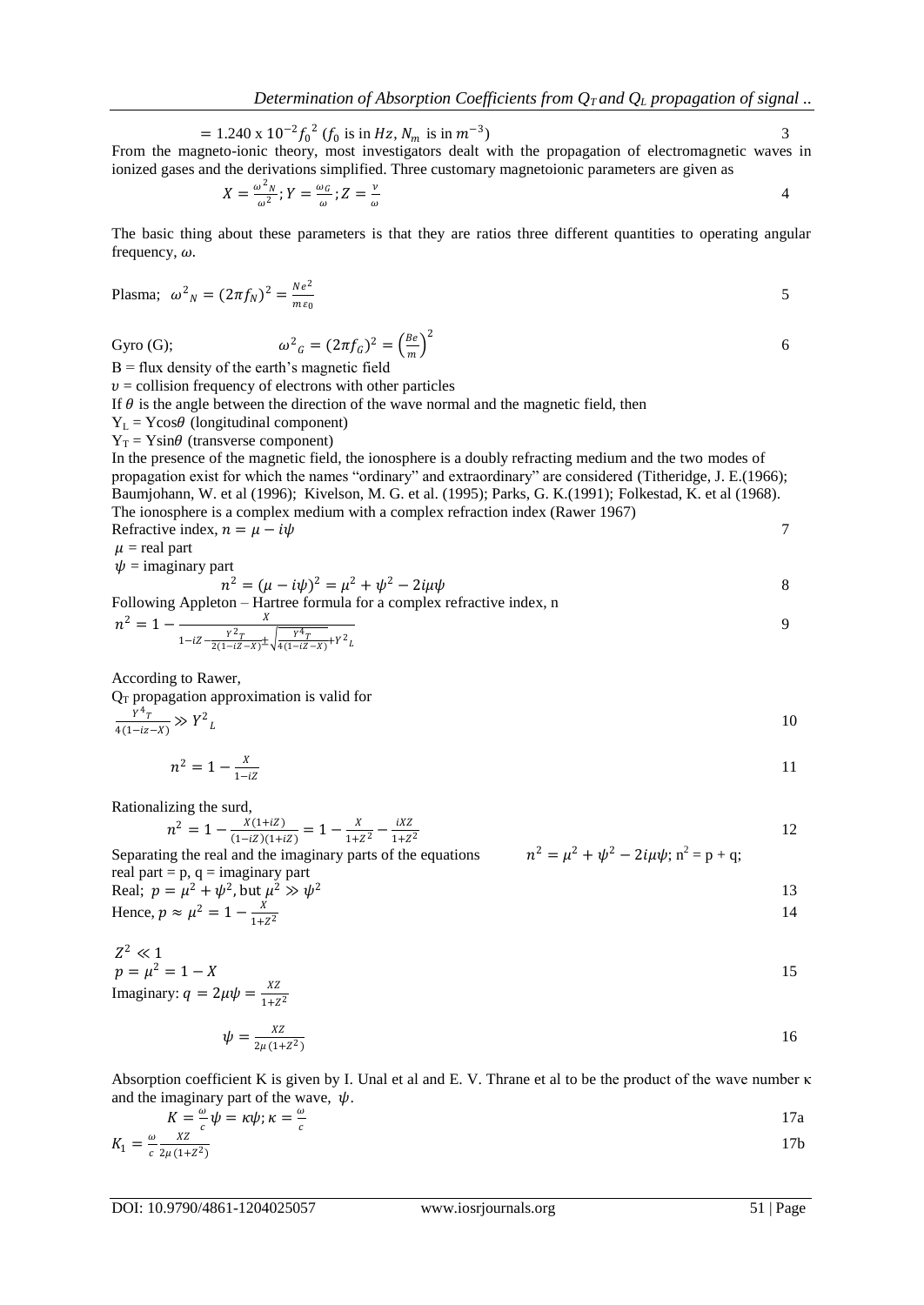Absorption here is the loss of energy when electrons oscillating under the influence of a radio wave make collisions with other particles (Mishin, E. V et al, 1995, Belova, E. G et al.1995, Nielsen, E., et al, 2007). Absorption  $L_1(dB) = \int K ds = \int \frac{\omega}{c}$  $\frac{\omega}{c}\psi ds = \frac{\omega}{c}$  $\frac{\omega}{c} \int \psi ds = \frac{\omega}{2\mu}$  $\frac{\omega}{2\mu c}\int \frac{XZ}{(1+Z)}$  $(1+Z^2)$  $ds$  18 This is valid for  $Q_T$  propagation Also,  $Y_L^2 \gg \frac{Y_T^4}{4(1-iZ_T)}$  $\frac{T_T}{4(1-iZ-X)^2}$  is a condition which Q<sub>L</sub>is valid.  $n^2 = 1 - \frac{X}{1+iZ}$  $\frac{X}{1-iZ+Y_L} = 1 - \frac{X((1+Y_L)+iZ)}{(1+Y_L-iZ)(1+Y_L-iZ)}$  $(1+Y_L - iZ)(1+Y_L + iZ)$  $n^2 = 1 - \frac{X(1+Y_L)}{(1+Y_L)^2}$  $\frac{X(1+Y_L)}{(1+Y_L)^2+Z^2} - \frac{iXZ}{(1+Y_L)^2}$  $(1+Y_L)^2 + Z^2$  $(1 + Y_L)^2 \gg Z^2$ Therefore,  $n^2 = 1 - \frac{X}{(1)}$  $\frac{X}{(1+Y_L)} - \frac{iXZ}{(1+Y_L)}$  $(1+Y_L)^2$ 19

Separating the real and imaginary parts Real:  $p = \mu^2(\mu^2 \gg \psi^2) = 1 - \frac{X}{(1.1)}$  $(1+Y_L)$  20 Imaginary:  $q = 2\mu\psi = \frac{XZ}{(1+X)^2}$  $(1+Y_L)^2$  $\Psi = \frac{XZ}{2 \pi (1+z)}$  $2\mu(1+Y_L)^2$ 

Absorption coefficient  $K_2 = \frac{\omega}{c}$  $\frac{w}{c}$ ψ  $=\frac{\omega XZ}{2\omega z(1+z)}$  $2\mu c (1+Y_L)^2$ 

Absorption 
$$
L_2(dB) = \frac{\omega}{c} \int \psi ds
$$
  
=  $\frac{\omega}{2\mu c} \int \frac{XZ}{(1+Y_L)^2} ds$ 

This is valid for  $Q_L$  approximation where the angle between the magnetic field and the direction of wave is very small.

The absorption coefficient depends on

- The mean energy picked up by the electron from the wave
- The number of collisions per unit volume per unit time
- The speed with which the wave traverses the medium

The longitudinal component  $Y_L$  is formed in terms of the gyro frequency. From the dipole field, the magnetic field, B at a point in the ionosphere is proportional to the ratio of the cube of the earth's radius to the cube of the distance from the centre of the earth to a point in the ionosphere

$$
B \propto \frac{r_0^3}{r^3};
$$
  
\n
$$
B = \frac{B_0 r_0^3}{r^3}
$$
  
\n
$$
r_0 = \text{Earth radius} \approx 6400 \text{ km}
$$
  
\n
$$
r = r_0 + h
$$
  
\n
$$
h = \text{point in the ionosphere} = 220 \text{km (base at sunset)}
$$
  
\n
$$
B_0 = \text{equatorial magnetic field} = 0.32 \times 10^{-4}T
$$
  
\n
$$
B = \frac{0.32 \times 10^{-4} \times (6400)^3}{(6400 + 220)^3} = 0.29 \times 10^{-4}T
$$
  
\nGyro frequency  $\omega_G = 2\pi f_G$   
\n
$$
f_G = \frac{\omega_G}{2\pi};
$$
  
\n
$$
\omega_G = \frac{e}{m}
$$
  
\n
$$
f_G = \frac{1}{2\pi} \frac{e}{m} = \frac{1.602 \times 10^{-19} \times 0.29 \times 10^{-4}}{2 \times 3.142 \times 9.11 \times 10^{-31}} = 0.82 \times 10^6 Hz = 0.8 Mhz
$$
  
\nIn the equatorial region,  $f_G = 0.8 Mhz$ .  
\n
$$
\omega^2 = (2\pi f_N)^2 = \frac{Ne^2}{2}
$$
 but at reflection point with N<sub>m</sub>,  $f_N = f = 4.9 Mh$ 

In the equatorial region,  $f_G = 0.8$ Mhz.  $\omega$  $_N = (2\pi f_N)$  $m\epsilon_0$ but at reflection point with  $N_m$ ,  $f_N = f = 4.9$  Mhz where  $X = 1$ .

The height, h between the base of the ionosphere at sunset and the maximum height of reflection  $h_m$  is y. The maximum of  $y(y_m)$  defines the semi thickness of the layer  $y = h_m - h$  25

$$
y - n_m - n
$$
  
The electron density, N is

DOI: 10.9790/4861-1204025057 www.iosrjournals.org 52 | Page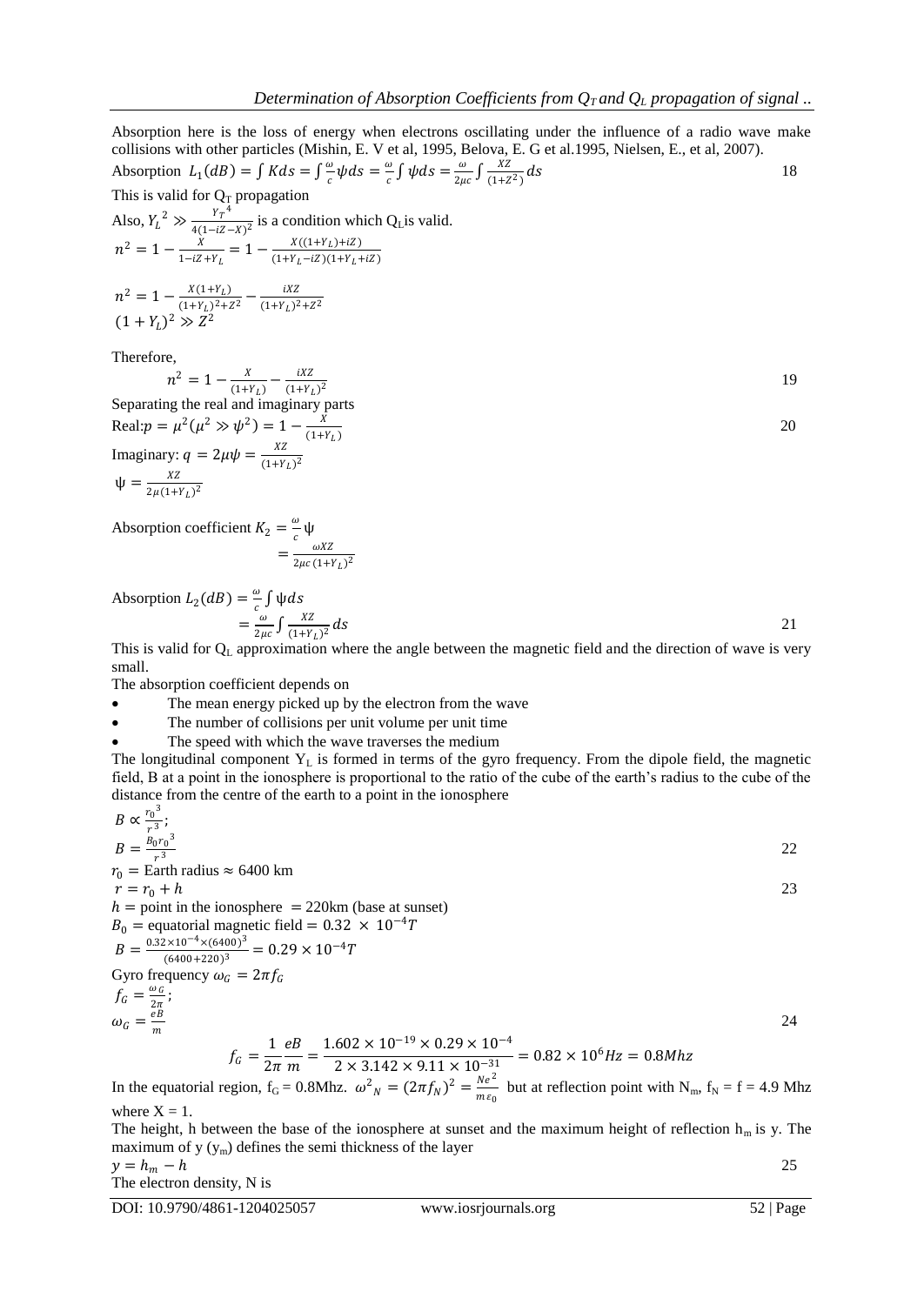$N = N_m (1 - \frac{y^2}{y})$  $y_m^2$ 

$$
N_m = 1.24 \times \frac{10^9 e}{m^3} \ (at\ 4.9 MHz)
$$

The reduced electron density,  $X = \frac{Ne^2}{me^2}$  $m\varepsilon_0\omega^2$  $X = 3.357394 \times 10^{-12} N$  27

for  $e = 1.602 \times 10^{-19} C$ ;  $m = 9.11 \times 10^{-31} kg$ ;  $\varepsilon_0 = 8.85 \times 10^{-12} H/m$ ;  $\omega = 2 \pi f$ 

#### **II. Method And Results:**

The refractive index  $\mu = \left(1 - \frac{X}{1+X}\right)$  $\frac{1}{1+Y_L}$  $^{1/2}$  for  $Q_L$  but  $\mu = (1 - X)^{1/2}$  for  $Q_T$  $Z=\frac{\nu}{\sigma}$ calculated using  $v - h$  data (Banks, P. M. et al (1973)). for  $\omega = 2\pi (4.9MHz)$ at reflection point,  $X = \frac{\omega^2 N}{\omega^2}$ ; at point of reflection,  $\omega_N = \omega$  $\omega^2$  $L_1 = \int K ds = R \int \frac{Nv}{u}$  $\frac{\partial v}{\partial \mu}$  dh for  $\mu \to 1$  28  $L_2 = \int K ds = R \int \frac{Nv}{u}$  $\frac{\partial v}{\partial \mu}$  dh for  $\mu \to 0$  29  $K=\frac{e^2}{2m\epsilon}$  $2mc\,\varepsilon_0$ 1  $\mu$  $N\nu$  $\frac{Nv}{v^2 + (\omega \pm \omega_L)^2} = \frac{(1.602 \times 10^{-19})^2}{2 \times 9.11 \times 10^{-31} \times 3.0 \times 10^8 \times 8.85 \times 10^{-12}} \cdot \frac{Nv}{v^2 + 4\pi^2 (4.9Mh)}$  $\frac{Nv}{v^2 + 4\pi^2 (4.9Mhz + 0.8Mhz)^2} = \frac{5.3 \times 10^{-6} Nv}{v^2 + 4\pi^2 (4.9Mhz + 0.8Mhz)^2}$  $v^2+4\pi^2(4.9Mhz+0.8Mhz)^2$ 30  $R = \frac{e^2}{2m}$  $2mc\,\varepsilon_0$ 1  $\frac{1}{v^2 + (\omega \pm \omega_L)^2} = \frac{(1.602 \times 10^{-19})^2}{2 \times 9.11 \times 10^{-31} \times 3.0 \times 10^8 \times 8.85 \times 10^{-12}} \cdot \frac{1}{v^2 + 4\pi^2 (4.9M)}$  $\frac{1}{v^2+4\pi^2(4.9Mhz+0.8Mhz)^2}=\frac{5.3\times10^{-6}}{v^2+4\pi^2(4.9Mhz+0.8Mhz)^2}$  $v^2+4\pi^2(4.9Mhz+0.8Mhz)^2$ 31  $L_1 = \int K ds = \frac{5.3 \times 10^{-6}}{v^2 + (1283 Mh)}$  $\frac{5.3\times10^{-6}}{v^2+(1283Mhz)^2}\int \frac{Nv}{\mu}$  $\frac{\partial v}{\partial \mu}$  dh for  $\mu \to 1$  $L_2 = \int K ds = \frac{5.3 \times 10^{-6}}{v^2 + (1283 \, Mh)}$  $\frac{5.3\times10^{-6}}{v^2+(1283Mhz)^2}\int \frac{Nv}{\mu}$  $\frac{\partial v}{\partial \mu}dh$  for  $\mu \to 0$ 

Trapezoidal Rule Integration is applied. For this work, the step size in the non-derivative region is 5km and reduces to 1km, 0.1km, 0.01km, 0.001km, 0.0001km and 0.00001km in the absorbing region where deviative absorption takes place Within this range of heights, the integration steps are further reduced. Practically, when  $y_m = 130km$ , the step size is 5km down to when y=5km. so between 130km and 5km i.e.  $y_m$  and y. N can be calculated using;

$$
N = N_m (1 - \frac{y^2}{y_m^2}); h = 345 \text{ km}
$$
  
In this region of the atmosphere, there is non-devitative absorption, where  $\mu \to 1$  and Nv is large.  

$$
K = 5.9 \times 10^{-16} \frac{N}{m} = 4.92 \times 10^{-24} N
$$

# **Table1 Summary of the absorption coefficients variation with height, H (km)**

Height, h(km)  $\vert v(Hz)\vert$ Square of ν Square of ω N par/cm^3 Coeff, K/km 50 1.2E+08 1.44E+16 9.48E+14 2.14E+22 0.105042 55 64000000 4.1E+15 9.48E+14 1.18E+22 0.058105 60 34000000 1.16E+15 9.48E+14 6.44E+21 0.031675 65 17000000 2.89E+14 9.48E+14 3.39E+21 0.016696 70 7800000 6.08E+13 9.48E+14 1.72E+22 0.084732 75 3600000 1.3E+13 9.48E+14 8.3E+20 0.004084 80 1500000 2.25E+12 9.48E+14 3.83E+20 0.001886 85 660000 4.36E+11 9.48E+14 1.71E+20 0.000841 90 459000 2.11E+11 9.48E+14 7.12E+19 0.00035 95 193000 3.72E+10 9.48E+14 2.92E+19 0.000144 100 84400 7.12E+09 9.48E+14 1.19E+19 5.85E-05 105 35800 1.28E+09 9.48E+14 5.02E+18 2.47E-05 110 15500 2.4E+08 9.48E+14 2.14E+18 1.05E-05

 $)$  26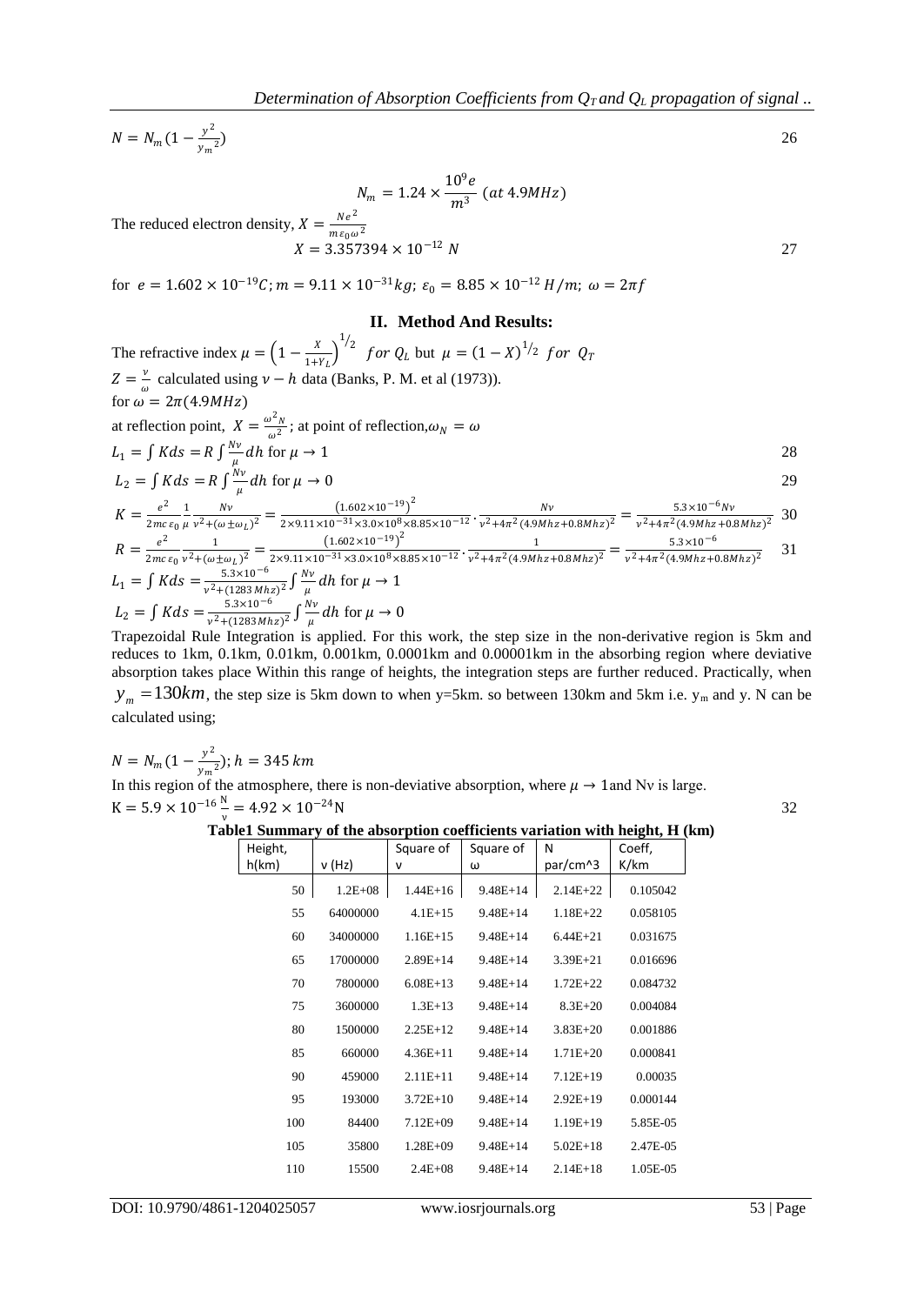| 120<br>4410<br>19448100<br>2.51E-06<br>9.48E+14<br>5.11E+17<br>125<br>8940100<br>9.48E+14<br>$3.01E+17$<br>2990<br>1.48E-06<br>130<br>2220<br>4928400<br>9.48E+14<br>$1.93E+17$<br>9.5E-07<br>135<br>1810<br>3276100<br>9.48E+14<br>1.31E+17<br>6.46E-07<br>140<br>1530<br>2340900<br>4.59E-07<br>9.48E+14<br>$9.32E+16$<br>145<br>1876900<br>$6.86E+16$<br>1370<br>9.48E+14<br>3.37E-07<br>150<br>1690000<br>1300<br>9.48E+14<br>$5.19E+16$<br>2.55E-07<br>155<br>$4.01E+16$<br>1220<br>1488400<br>9.48E+14<br>1.97E-07<br>160<br>1768900<br>1330<br>9.48E+14<br>$3.16E+16$<br>1.56E-07<br>165<br>1070<br>1144900<br>9.48E+14<br>$2.53E+16$<br>1.25E-07<br>170<br>996<br>992016<br>9.48E+14<br>$2.06E+16$<br>1.01E-07<br>175<br>902500<br>$1.69E+16$<br>8.3E-08<br>950<br>9.48E+14<br>180<br>890<br>792100<br>9.48E+14<br>$1.4E+16$<br>6.89E-08<br>185<br>656100<br>$1.17E+16$<br>810<br>9.48E+14<br>5.77E-08<br>190<br>750<br>562500<br>9.48E+14<br>9.89E+15<br>4.86E-08<br>195<br>476100<br>9.48E+14<br>$8.4E+15$<br>4.13E-08<br>690<br>200<br>620<br>384400<br>9.48E+14<br>$7.18E+15$<br>3.53E-08<br>205<br>580<br>336400<br>9.48E+14<br>$6.18E+15$<br>3.04E-08<br>210<br>490<br>240100<br>9.48E+14<br>$5.34E+15$<br>2.63E-08<br>215<br>440<br>193600<br>$4.63E+15$<br>2.28E-08<br>9.48E+14<br>220<br>400<br>160000<br>9.48E+14<br>$4.04E+15$<br>1.99E-08<br>225<br>390<br>152100<br>9.48E+14<br>$3.54E+15$<br>1.74E-08<br>230<br>390<br>152100<br>9.48E+14<br>$3.11E+15$<br>1.53E-08<br>235<br>$2.74E+15$<br>1.35E-08<br>380<br>144400<br>9.48E+14<br>240<br>380<br>144400<br>9.48E+14<br>$2.42E+15$<br>1.19E-08<br>245<br>380<br>144400<br>9.48E+14<br>$2.15E+15$<br>1.06E-08<br>250<br>380<br>144400<br>9.48E+14<br>$1.91E+15$<br>9.38E-09<br>255<br>152100<br>390<br>9.48E+14<br>$1.7E + 15$<br>8.35E-09<br>400<br>160000<br>260<br>$9.48E+14$<br>$1.52E+15$<br>7.45E-09<br>410<br>168100<br>265<br>9.48E+14<br>$1.36E+15$<br>6.67E-09<br>270<br>430<br>184900<br>9.48E+14<br>$1.22E+15$<br>5.98E-09<br>275<br>440<br>193600<br>9.48E+14<br>$1.09E+15$<br>5.36E-09<br>280<br>460<br>9.81E+14<br>211600<br>9.48E+14<br>4.83E-09<br>285<br>470<br>9.48E+14<br>$8.83E+14$<br>220900<br>4.35E-09<br>290<br>480<br>230400<br>9.48E+14<br>7.97E+14<br>3.92E-09<br>295<br>240100<br>9.48E+14<br>$7.2E+14$<br>490<br>3.54E-09<br>300<br>500<br>250000<br>9.48E+14<br>$6.51E+14$<br>3.2E-09<br>305<br>5.78E+14<br>2.84E-09<br>510<br>260100<br>9.48E+14<br>310<br>530<br>280900<br>9.48E+14<br>5.34E+14<br>2.63E-09<br>$4.76E+14$<br>2.34E-09<br>315<br>540<br>291600<br>9.48E+14<br>320<br>560<br>313600<br>9.48E+14<br>4.41E+14<br>2.17E-09<br>325<br>560<br>313600<br>9.48E+14<br>$3.93E+14$<br>1.93E-09<br>330<br>570<br>324900<br>9.48E+14<br>$3.65E+14$<br>1.79E-09<br>335<br>$3.26E+14$<br>570<br>324900<br>9.48E+14<br>1.6E-09<br>340<br>580<br>336400<br>9.48E+14<br>$3.03E+14$<br>1.49E-09 | 115 | 7420 | 55056400 | 9.48E+14 | $9.68E+17$ | 4.76E-06 |
|-----------------------------------------------------------------------------------------------------------------------------------------------------------------------------------------------------------------------------------------------------------------------------------------------------------------------------------------------------------------------------------------------------------------------------------------------------------------------------------------------------------------------------------------------------------------------------------------------------------------------------------------------------------------------------------------------------------------------------------------------------------------------------------------------------------------------------------------------------------------------------------------------------------------------------------------------------------------------------------------------------------------------------------------------------------------------------------------------------------------------------------------------------------------------------------------------------------------------------------------------------------------------------------------------------------------------------------------------------------------------------------------------------------------------------------------------------------------------------------------------------------------------------------------------------------------------------------------------------------------------------------------------------------------------------------------------------------------------------------------------------------------------------------------------------------------------------------------------------------------------------------------------------------------------------------------------------------------------------------------------------------------------------------------------------------------------------------------------------------------------------------------------------------------------------------------------------------------------------------------------------------------------------------------------------------------------------------------------------------------------------------------------------------------------------------------------------------------------------------------------------------------------------------------------------------------------------------------------------------------------------------------------------------------------------------------------------------------------------------------------------------------------------------------------------------------------------------------------------------------------------------------------------|-----|------|----------|----------|------------|----------|
|                                                                                                                                                                                                                                                                                                                                                                                                                                                                                                                                                                                                                                                                                                                                                                                                                                                                                                                                                                                                                                                                                                                                                                                                                                                                                                                                                                                                                                                                                                                                                                                                                                                                                                                                                                                                                                                                                                                                                                                                                                                                                                                                                                                                                                                                                                                                                                                                                                                                                                                                                                                                                                                                                                                                                                                                                                                                                                     |     |      |          |          |            |          |
|                                                                                                                                                                                                                                                                                                                                                                                                                                                                                                                                                                                                                                                                                                                                                                                                                                                                                                                                                                                                                                                                                                                                                                                                                                                                                                                                                                                                                                                                                                                                                                                                                                                                                                                                                                                                                                                                                                                                                                                                                                                                                                                                                                                                                                                                                                                                                                                                                                                                                                                                                                                                                                                                                                                                                                                                                                                                                                     |     |      |          |          |            |          |
|                                                                                                                                                                                                                                                                                                                                                                                                                                                                                                                                                                                                                                                                                                                                                                                                                                                                                                                                                                                                                                                                                                                                                                                                                                                                                                                                                                                                                                                                                                                                                                                                                                                                                                                                                                                                                                                                                                                                                                                                                                                                                                                                                                                                                                                                                                                                                                                                                                                                                                                                                                                                                                                                                                                                                                                                                                                                                                     |     |      |          |          |            |          |
|                                                                                                                                                                                                                                                                                                                                                                                                                                                                                                                                                                                                                                                                                                                                                                                                                                                                                                                                                                                                                                                                                                                                                                                                                                                                                                                                                                                                                                                                                                                                                                                                                                                                                                                                                                                                                                                                                                                                                                                                                                                                                                                                                                                                                                                                                                                                                                                                                                                                                                                                                                                                                                                                                                                                                                                                                                                                                                     |     |      |          |          |            |          |
|                                                                                                                                                                                                                                                                                                                                                                                                                                                                                                                                                                                                                                                                                                                                                                                                                                                                                                                                                                                                                                                                                                                                                                                                                                                                                                                                                                                                                                                                                                                                                                                                                                                                                                                                                                                                                                                                                                                                                                                                                                                                                                                                                                                                                                                                                                                                                                                                                                                                                                                                                                                                                                                                                                                                                                                                                                                                                                     |     |      |          |          |            |          |
|                                                                                                                                                                                                                                                                                                                                                                                                                                                                                                                                                                                                                                                                                                                                                                                                                                                                                                                                                                                                                                                                                                                                                                                                                                                                                                                                                                                                                                                                                                                                                                                                                                                                                                                                                                                                                                                                                                                                                                                                                                                                                                                                                                                                                                                                                                                                                                                                                                                                                                                                                                                                                                                                                                                                                                                                                                                                                                     |     |      |          |          |            |          |
|                                                                                                                                                                                                                                                                                                                                                                                                                                                                                                                                                                                                                                                                                                                                                                                                                                                                                                                                                                                                                                                                                                                                                                                                                                                                                                                                                                                                                                                                                                                                                                                                                                                                                                                                                                                                                                                                                                                                                                                                                                                                                                                                                                                                                                                                                                                                                                                                                                                                                                                                                                                                                                                                                                                                                                                                                                                                                                     |     |      |          |          |            |          |
|                                                                                                                                                                                                                                                                                                                                                                                                                                                                                                                                                                                                                                                                                                                                                                                                                                                                                                                                                                                                                                                                                                                                                                                                                                                                                                                                                                                                                                                                                                                                                                                                                                                                                                                                                                                                                                                                                                                                                                                                                                                                                                                                                                                                                                                                                                                                                                                                                                                                                                                                                                                                                                                                                                                                                                                                                                                                                                     |     |      |          |          |            |          |
|                                                                                                                                                                                                                                                                                                                                                                                                                                                                                                                                                                                                                                                                                                                                                                                                                                                                                                                                                                                                                                                                                                                                                                                                                                                                                                                                                                                                                                                                                                                                                                                                                                                                                                                                                                                                                                                                                                                                                                                                                                                                                                                                                                                                                                                                                                                                                                                                                                                                                                                                                                                                                                                                                                                                                                                                                                                                                                     |     |      |          |          |            |          |
|                                                                                                                                                                                                                                                                                                                                                                                                                                                                                                                                                                                                                                                                                                                                                                                                                                                                                                                                                                                                                                                                                                                                                                                                                                                                                                                                                                                                                                                                                                                                                                                                                                                                                                                                                                                                                                                                                                                                                                                                                                                                                                                                                                                                                                                                                                                                                                                                                                                                                                                                                                                                                                                                                                                                                                                                                                                                                                     |     |      |          |          |            |          |
|                                                                                                                                                                                                                                                                                                                                                                                                                                                                                                                                                                                                                                                                                                                                                                                                                                                                                                                                                                                                                                                                                                                                                                                                                                                                                                                                                                                                                                                                                                                                                                                                                                                                                                                                                                                                                                                                                                                                                                                                                                                                                                                                                                                                                                                                                                                                                                                                                                                                                                                                                                                                                                                                                                                                                                                                                                                                                                     |     |      |          |          |            |          |
|                                                                                                                                                                                                                                                                                                                                                                                                                                                                                                                                                                                                                                                                                                                                                                                                                                                                                                                                                                                                                                                                                                                                                                                                                                                                                                                                                                                                                                                                                                                                                                                                                                                                                                                                                                                                                                                                                                                                                                                                                                                                                                                                                                                                                                                                                                                                                                                                                                                                                                                                                                                                                                                                                                                                                                                                                                                                                                     |     |      |          |          |            |          |
|                                                                                                                                                                                                                                                                                                                                                                                                                                                                                                                                                                                                                                                                                                                                                                                                                                                                                                                                                                                                                                                                                                                                                                                                                                                                                                                                                                                                                                                                                                                                                                                                                                                                                                                                                                                                                                                                                                                                                                                                                                                                                                                                                                                                                                                                                                                                                                                                                                                                                                                                                                                                                                                                                                                                                                                                                                                                                                     |     |      |          |          |            |          |
|                                                                                                                                                                                                                                                                                                                                                                                                                                                                                                                                                                                                                                                                                                                                                                                                                                                                                                                                                                                                                                                                                                                                                                                                                                                                                                                                                                                                                                                                                                                                                                                                                                                                                                                                                                                                                                                                                                                                                                                                                                                                                                                                                                                                                                                                                                                                                                                                                                                                                                                                                                                                                                                                                                                                                                                                                                                                                                     |     |      |          |          |            |          |
|                                                                                                                                                                                                                                                                                                                                                                                                                                                                                                                                                                                                                                                                                                                                                                                                                                                                                                                                                                                                                                                                                                                                                                                                                                                                                                                                                                                                                                                                                                                                                                                                                                                                                                                                                                                                                                                                                                                                                                                                                                                                                                                                                                                                                                                                                                                                                                                                                                                                                                                                                                                                                                                                                                                                                                                                                                                                                                     |     |      |          |          |            |          |
|                                                                                                                                                                                                                                                                                                                                                                                                                                                                                                                                                                                                                                                                                                                                                                                                                                                                                                                                                                                                                                                                                                                                                                                                                                                                                                                                                                                                                                                                                                                                                                                                                                                                                                                                                                                                                                                                                                                                                                                                                                                                                                                                                                                                                                                                                                                                                                                                                                                                                                                                                                                                                                                                                                                                                                                                                                                                                                     |     |      |          |          |            |          |
|                                                                                                                                                                                                                                                                                                                                                                                                                                                                                                                                                                                                                                                                                                                                                                                                                                                                                                                                                                                                                                                                                                                                                                                                                                                                                                                                                                                                                                                                                                                                                                                                                                                                                                                                                                                                                                                                                                                                                                                                                                                                                                                                                                                                                                                                                                                                                                                                                                                                                                                                                                                                                                                                                                                                                                                                                                                                                                     |     |      |          |          |            |          |
|                                                                                                                                                                                                                                                                                                                                                                                                                                                                                                                                                                                                                                                                                                                                                                                                                                                                                                                                                                                                                                                                                                                                                                                                                                                                                                                                                                                                                                                                                                                                                                                                                                                                                                                                                                                                                                                                                                                                                                                                                                                                                                                                                                                                                                                                                                                                                                                                                                                                                                                                                                                                                                                                                                                                                                                                                                                                                                     |     |      |          |          |            |          |
|                                                                                                                                                                                                                                                                                                                                                                                                                                                                                                                                                                                                                                                                                                                                                                                                                                                                                                                                                                                                                                                                                                                                                                                                                                                                                                                                                                                                                                                                                                                                                                                                                                                                                                                                                                                                                                                                                                                                                                                                                                                                                                                                                                                                                                                                                                                                                                                                                                                                                                                                                                                                                                                                                                                                                                                                                                                                                                     |     |      |          |          |            |          |
|                                                                                                                                                                                                                                                                                                                                                                                                                                                                                                                                                                                                                                                                                                                                                                                                                                                                                                                                                                                                                                                                                                                                                                                                                                                                                                                                                                                                                                                                                                                                                                                                                                                                                                                                                                                                                                                                                                                                                                                                                                                                                                                                                                                                                                                                                                                                                                                                                                                                                                                                                                                                                                                                                                                                                                                                                                                                                                     |     |      |          |          |            |          |
|                                                                                                                                                                                                                                                                                                                                                                                                                                                                                                                                                                                                                                                                                                                                                                                                                                                                                                                                                                                                                                                                                                                                                                                                                                                                                                                                                                                                                                                                                                                                                                                                                                                                                                                                                                                                                                                                                                                                                                                                                                                                                                                                                                                                                                                                                                                                                                                                                                                                                                                                                                                                                                                                                                                                                                                                                                                                                                     |     |      |          |          |            |          |
|                                                                                                                                                                                                                                                                                                                                                                                                                                                                                                                                                                                                                                                                                                                                                                                                                                                                                                                                                                                                                                                                                                                                                                                                                                                                                                                                                                                                                                                                                                                                                                                                                                                                                                                                                                                                                                                                                                                                                                                                                                                                                                                                                                                                                                                                                                                                                                                                                                                                                                                                                                                                                                                                                                                                                                                                                                                                                                     |     |      |          |          |            |          |
|                                                                                                                                                                                                                                                                                                                                                                                                                                                                                                                                                                                                                                                                                                                                                                                                                                                                                                                                                                                                                                                                                                                                                                                                                                                                                                                                                                                                                                                                                                                                                                                                                                                                                                                                                                                                                                                                                                                                                                                                                                                                                                                                                                                                                                                                                                                                                                                                                                                                                                                                                                                                                                                                                                                                                                                                                                                                                                     |     |      |          |          |            |          |
|                                                                                                                                                                                                                                                                                                                                                                                                                                                                                                                                                                                                                                                                                                                                                                                                                                                                                                                                                                                                                                                                                                                                                                                                                                                                                                                                                                                                                                                                                                                                                                                                                                                                                                                                                                                                                                                                                                                                                                                                                                                                                                                                                                                                                                                                                                                                                                                                                                                                                                                                                                                                                                                                                                                                                                                                                                                                                                     |     |      |          |          |            |          |
|                                                                                                                                                                                                                                                                                                                                                                                                                                                                                                                                                                                                                                                                                                                                                                                                                                                                                                                                                                                                                                                                                                                                                                                                                                                                                                                                                                                                                                                                                                                                                                                                                                                                                                                                                                                                                                                                                                                                                                                                                                                                                                                                                                                                                                                                                                                                                                                                                                                                                                                                                                                                                                                                                                                                                                                                                                                                                                     |     |      |          |          |            |          |
|                                                                                                                                                                                                                                                                                                                                                                                                                                                                                                                                                                                                                                                                                                                                                                                                                                                                                                                                                                                                                                                                                                                                                                                                                                                                                                                                                                                                                                                                                                                                                                                                                                                                                                                                                                                                                                                                                                                                                                                                                                                                                                                                                                                                                                                                                                                                                                                                                                                                                                                                                                                                                                                                                                                                                                                                                                                                                                     |     |      |          |          |            |          |
|                                                                                                                                                                                                                                                                                                                                                                                                                                                                                                                                                                                                                                                                                                                                                                                                                                                                                                                                                                                                                                                                                                                                                                                                                                                                                                                                                                                                                                                                                                                                                                                                                                                                                                                                                                                                                                                                                                                                                                                                                                                                                                                                                                                                                                                                                                                                                                                                                                                                                                                                                                                                                                                                                                                                                                                                                                                                                                     |     |      |          |          |            |          |
|                                                                                                                                                                                                                                                                                                                                                                                                                                                                                                                                                                                                                                                                                                                                                                                                                                                                                                                                                                                                                                                                                                                                                                                                                                                                                                                                                                                                                                                                                                                                                                                                                                                                                                                                                                                                                                                                                                                                                                                                                                                                                                                                                                                                                                                                                                                                                                                                                                                                                                                                                                                                                                                                                                                                                                                                                                                                                                     |     |      |          |          |            |          |
|                                                                                                                                                                                                                                                                                                                                                                                                                                                                                                                                                                                                                                                                                                                                                                                                                                                                                                                                                                                                                                                                                                                                                                                                                                                                                                                                                                                                                                                                                                                                                                                                                                                                                                                                                                                                                                                                                                                                                                                                                                                                                                                                                                                                                                                                                                                                                                                                                                                                                                                                                                                                                                                                                                                                                                                                                                                                                                     |     |      |          |          |            |          |
|                                                                                                                                                                                                                                                                                                                                                                                                                                                                                                                                                                                                                                                                                                                                                                                                                                                                                                                                                                                                                                                                                                                                                                                                                                                                                                                                                                                                                                                                                                                                                                                                                                                                                                                                                                                                                                                                                                                                                                                                                                                                                                                                                                                                                                                                                                                                                                                                                                                                                                                                                                                                                                                                                                                                                                                                                                                                                                     |     |      |          |          |            |          |
|                                                                                                                                                                                                                                                                                                                                                                                                                                                                                                                                                                                                                                                                                                                                                                                                                                                                                                                                                                                                                                                                                                                                                                                                                                                                                                                                                                                                                                                                                                                                                                                                                                                                                                                                                                                                                                                                                                                                                                                                                                                                                                                                                                                                                                                                                                                                                                                                                                                                                                                                                                                                                                                                                                                                                                                                                                                                                                     |     |      |          |          |            |          |
|                                                                                                                                                                                                                                                                                                                                                                                                                                                                                                                                                                                                                                                                                                                                                                                                                                                                                                                                                                                                                                                                                                                                                                                                                                                                                                                                                                                                                                                                                                                                                                                                                                                                                                                                                                                                                                                                                                                                                                                                                                                                                                                                                                                                                                                                                                                                                                                                                                                                                                                                                                                                                                                                                                                                                                                                                                                                                                     |     |      |          |          |            |          |
|                                                                                                                                                                                                                                                                                                                                                                                                                                                                                                                                                                                                                                                                                                                                                                                                                                                                                                                                                                                                                                                                                                                                                                                                                                                                                                                                                                                                                                                                                                                                                                                                                                                                                                                                                                                                                                                                                                                                                                                                                                                                                                                                                                                                                                                                                                                                                                                                                                                                                                                                                                                                                                                                                                                                                                                                                                                                                                     |     |      |          |          |            |          |
|                                                                                                                                                                                                                                                                                                                                                                                                                                                                                                                                                                                                                                                                                                                                                                                                                                                                                                                                                                                                                                                                                                                                                                                                                                                                                                                                                                                                                                                                                                                                                                                                                                                                                                                                                                                                                                                                                                                                                                                                                                                                                                                                                                                                                                                                                                                                                                                                                                                                                                                                                                                                                                                                                                                                                                                                                                                                                                     |     |      |          |          |            |          |
|                                                                                                                                                                                                                                                                                                                                                                                                                                                                                                                                                                                                                                                                                                                                                                                                                                                                                                                                                                                                                                                                                                                                                                                                                                                                                                                                                                                                                                                                                                                                                                                                                                                                                                                                                                                                                                                                                                                                                                                                                                                                                                                                                                                                                                                                                                                                                                                                                                                                                                                                                                                                                                                                                                                                                                                                                                                                                                     |     |      |          |          |            |          |
|                                                                                                                                                                                                                                                                                                                                                                                                                                                                                                                                                                                                                                                                                                                                                                                                                                                                                                                                                                                                                                                                                                                                                                                                                                                                                                                                                                                                                                                                                                                                                                                                                                                                                                                                                                                                                                                                                                                                                                                                                                                                                                                                                                                                                                                                                                                                                                                                                                                                                                                                                                                                                                                                                                                                                                                                                                                                                                     |     |      |          |          |            |          |
|                                                                                                                                                                                                                                                                                                                                                                                                                                                                                                                                                                                                                                                                                                                                                                                                                                                                                                                                                                                                                                                                                                                                                                                                                                                                                                                                                                                                                                                                                                                                                                                                                                                                                                                                                                                                                                                                                                                                                                                                                                                                                                                                                                                                                                                                                                                                                                                                                                                                                                                                                                                                                                                                                                                                                                                                                                                                                                     |     |      |          |          |            |          |
|                                                                                                                                                                                                                                                                                                                                                                                                                                                                                                                                                                                                                                                                                                                                                                                                                                                                                                                                                                                                                                                                                                                                                                                                                                                                                                                                                                                                                                                                                                                                                                                                                                                                                                                                                                                                                                                                                                                                                                                                                                                                                                                                                                                                                                                                                                                                                                                                                                                                                                                                                                                                                                                                                                                                                                                                                                                                                                     |     |      |          |          |            |          |
|                                                                                                                                                                                                                                                                                                                                                                                                                                                                                                                                                                                                                                                                                                                                                                                                                                                                                                                                                                                                                                                                                                                                                                                                                                                                                                                                                                                                                                                                                                                                                                                                                                                                                                                                                                                                                                                                                                                                                                                                                                                                                                                                                                                                                                                                                                                                                                                                                                                                                                                                                                                                                                                                                                                                                                                                                                                                                                     |     |      |          |          |            |          |
|                                                                                                                                                                                                                                                                                                                                                                                                                                                                                                                                                                                                                                                                                                                                                                                                                                                                                                                                                                                                                                                                                                                                                                                                                                                                                                                                                                                                                                                                                                                                                                                                                                                                                                                                                                                                                                                                                                                                                                                                                                                                                                                                                                                                                                                                                                                                                                                                                                                                                                                                                                                                                                                                                                                                                                                                                                                                                                     |     |      |          |          |            |          |
|                                                                                                                                                                                                                                                                                                                                                                                                                                                                                                                                                                                                                                                                                                                                                                                                                                                                                                                                                                                                                                                                                                                                                                                                                                                                                                                                                                                                                                                                                                                                                                                                                                                                                                                                                                                                                                                                                                                                                                                                                                                                                                                                                                                                                                                                                                                                                                                                                                                                                                                                                                                                                                                                                                                                                                                                                                                                                                     |     |      |          |          |            |          |
|                                                                                                                                                                                                                                                                                                                                                                                                                                                                                                                                                                                                                                                                                                                                                                                                                                                                                                                                                                                                                                                                                                                                                                                                                                                                                                                                                                                                                                                                                                                                                                                                                                                                                                                                                                                                                                                                                                                                                                                                                                                                                                                                                                                                                                                                                                                                                                                                                                                                                                                                                                                                                                                                                                                                                                                                                                                                                                     |     |      |          |          |            |          |
|                                                                                                                                                                                                                                                                                                                                                                                                                                                                                                                                                                                                                                                                                                                                                                                                                                                                                                                                                                                                                                                                                                                                                                                                                                                                                                                                                                                                                                                                                                                                                                                                                                                                                                                                                                                                                                                                                                                                                                                                                                                                                                                                                                                                                                                                                                                                                                                                                                                                                                                                                                                                                                                                                                                                                                                                                                                                                                     |     |      |          |          |            |          |
|                                                                                                                                                                                                                                                                                                                                                                                                                                                                                                                                                                                                                                                                                                                                                                                                                                                                                                                                                                                                                                                                                                                                                                                                                                                                                                                                                                                                                                                                                                                                                                                                                                                                                                                                                                                                                                                                                                                                                                                                                                                                                                                                                                                                                                                                                                                                                                                                                                                                                                                                                                                                                                                                                                                                                                                                                                                                                                     |     |      |          |          |            |          |
|                                                                                                                                                                                                                                                                                                                                                                                                                                                                                                                                                                                                                                                                                                                                                                                                                                                                                                                                                                                                                                                                                                                                                                                                                                                                                                                                                                                                                                                                                                                                                                                                                                                                                                                                                                                                                                                                                                                                                                                                                                                                                                                                                                                                                                                                                                                                                                                                                                                                                                                                                                                                                                                                                                                                                                                                                                                                                                     |     |      |          |          |            |          |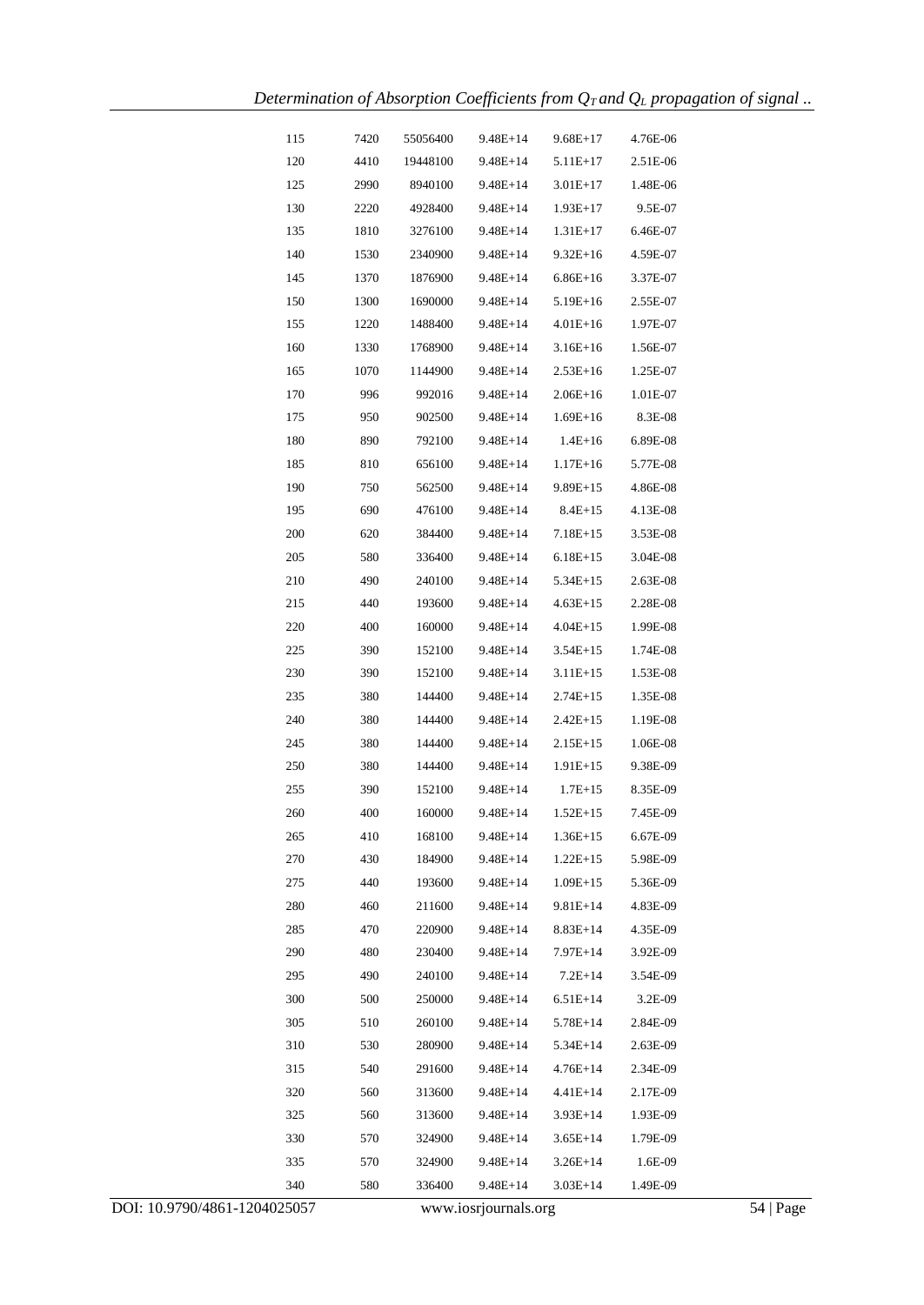| 345 | 590. | 348100 | 9.48E+14 | $2.72E+14$ | 1.34E-09 |
|-----|------|--------|----------|------------|----------|
| 350 | 590  | 348100 | 9.48E+14 | $2.52E+14$ | 1.24E-09 |

Step size of 1km from  $y = 5 km to 1 km (h = 349 km)$ , Step size of 0.1km from  $y = 1 km to 0.1 km$ , Step size of 0.01km from  $y = 0.1$  km to 0.01 km, etc.



**Figure 1 Absorption coefficients determined during early sunset sampled at 1km interval between height of 191 and 200km on 13/12/1980.**





#### **III. Analysis and discussion**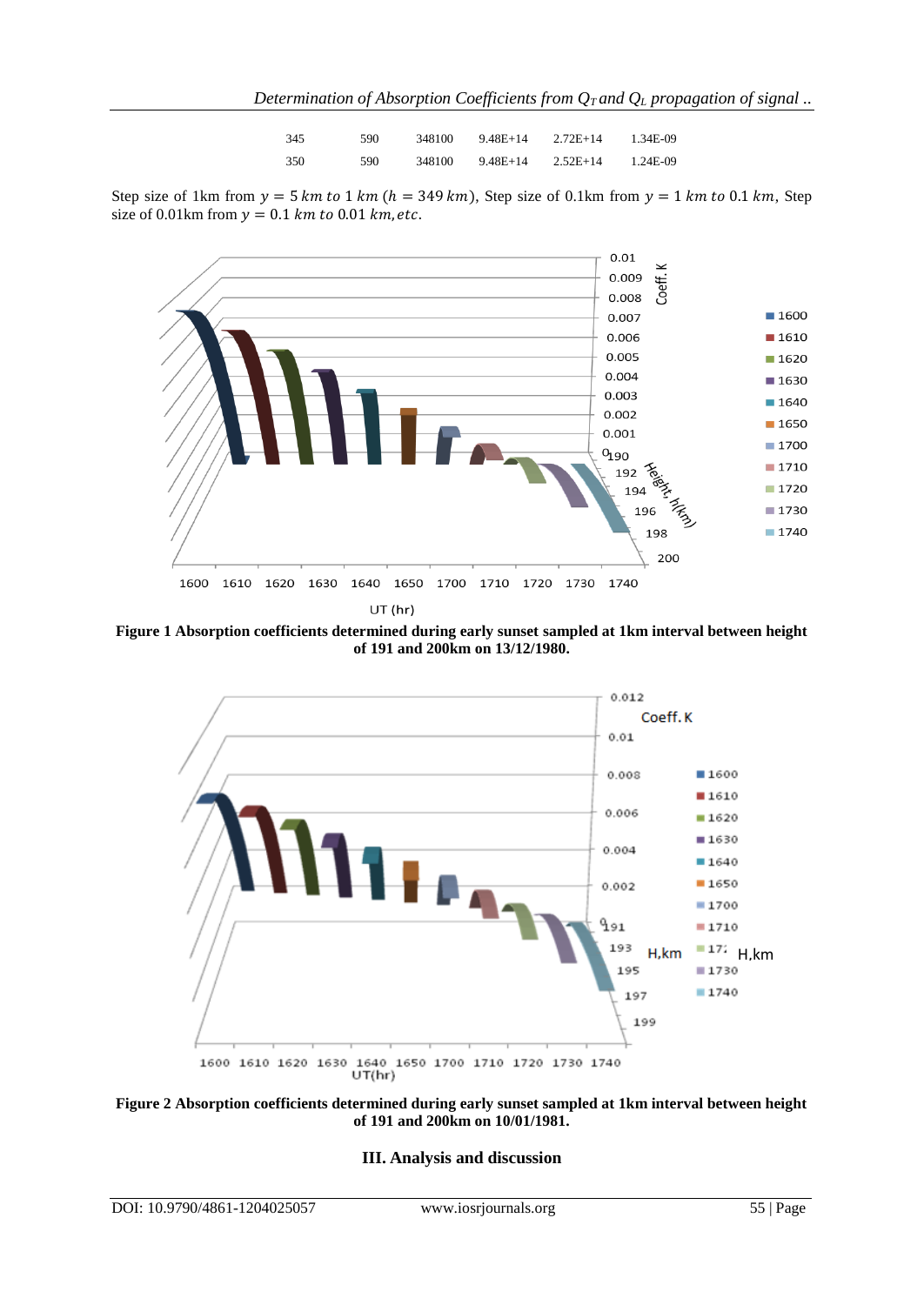The absorption coefficient depends on the electron density, N. At 50km, the collision frequency, ν is  $1.2\times10^8$  Hz. This value is much greater than the signal angular frequency  $\omega$ , which is 5.7 x 10<sup>6</sup> Hz ( $v^2\gg v^2$ ).

For other heights and collision frequencies subject to non-deviative absorption, where  $v^2 \gg \omega^2$  which covers heights below 50 km, K =  $5.9 \times 10^{-16} \frac{N}{v}$  can be used. Below 60km,  $v^2 \gg \omega^2$ . Between 65 - 85km,  $v^2 \approx \omega^2$ . From 85km,  $v^2 \ll \omega^2$ . At height of 135km, the electron-neutral collision frequency,  $v_{en} = 1030$  Hz while the electron-ion collision frequency,  $v_{ei} = 777 Hz$ . At the height of 140km,  $v_{en} = 746 Hz$  while  $v_{ei} =$ 787Hz. At the height of 145km,  $v_{en} = 562$ Hz while  $v_{ei} = 808$ Hz. The electron-ion collision frequency  $v_{ei}$ increases while the electron-neutral collision frequency decreases with height. The increase in the total collision frequency,  $v$  seen from 255km is due to the increase electron- ion collision frequency,  $v_{ei}$ . During sunset, the base of the ionosphere moves to 220km. For signal frequency of 4.9 MHz, the reflection of the signal takes place the height of 350km. The absorption coefficients within these heights range is given in table 1 above. When the refractive index approaches zero ( $\mu \rightarrow 0$ ), the absorption coefficient, K is characterized by the electron-ion collision that exhibits an almost constant values. From figure 1 above, the absorption coefficients determined during sunset for one (1) km interval between 191km and 200km show adecrease in absorption with increase in height and as the sunset time moves toward night.

#### **IV. Conclusion**

The absorption coefficients for signal of 4.9MHz transmitted from Cotonou to Lagos show decrease as the height increases. This decrease also shows a corresponding relationship with the universal time (UT) as sunset time approaches night time. The sampled data taken during the early sunset period on 13/12/1980 and 10/01/1981show that the absorption coefficient, which is proportional to the particle density, N and collision frequency, ν is due to the electron-ion collision frequency. The electron-neutral collision frequency decreases with height rapidly but the electron-ion increases with height to about 185km and then starts decreasing slowly from the height of 190km leading to the decrease in the absorption coefficients. Quasi longitudinal propagation is largely responsible for the non-deviative absorption. Within the region of non-deviative absorption, the product the electron density, N and the collision frequency ν is large. The deviative absorption is attributed to the refractive index  $\mu$  that approaches zero ( $\mu \rightarrow 0$ ). These values of refractive index are mainly obtained near reflection zone, the signal frequency f is equal to the plasma frequency  $f_N$  ( $f = f_N$ ). The wave slows down within this region. Since both electron-neutral and the electron-ion collision frequencies decrease towards the deviative absorption region, the angular signal frequency in equation 30 becomes much greater than the total collision frequency  $\omega \gg v$ . The graph of N against K is more of a moving average and less of a logarithmic one in Figures 1 and 2.

#### **References**

- [1]. Nathaniel, E. U., Thomas, J. E. and Akpan, S. S. Analysis of the sunset equatorial ionosphere using absorption data. J. of Applied Sciences, Vol. 6, No. 7, ISSN: 2455-6653, 2020.
- [2]. Shamsi, (1984). Oblique incidence ionospheric absorption near magnetic equator. University of Lagos Press. Lagos.
- [3]. Belova, E. G., Pashin, A. B. a Lyatsky, W. B. Passage of a powerful HF radio wave through the lower ionosphere as a function of initial electron density profiles. J. of Atmos. and Terr. Phys.1995; 37: 265-272.
- [4]. Mishin, E. V. and Atamaniuk, B. Radio wave turbulent absorption due to electron injection in the ionosphere. J. of Atmos. and Terr. Phys. 1995; 57: 193-199.
- [5]. Rawer, K. Manual on Ionospheric absorption measurements. J. of Atmos. and Terr. Phys. 25. 1967.
- [6]. Rawer, K. Wave propagation in the ionosphere; Developments in Electromagnetic theory and applications. Kluwer Academic Publishers. Vol. 5.1993.
- [7]. Kelso, J. M. The calculation of ionospheric electron density distributions. J. of Atmos. and Terr. Phys., 1950; 10: 103-109.
- Kelso, J. M. A procedure for the determination of the vertical distribution of the electron in the ionosphere. J. Geophy. Res., 1952; 57: 357-367.
- [9]. Titheridge, J. E. Continuous records of the total electron content of the ionosphere. J. of Atmos. and Terr. Phys. 1966; 28: 1135- 1150.
- [10]. Baumjohann, W. and Treumann, R. A. Basic space Plasma Physics. Imperial College Press, London, 1996.
- [11]. Kivelson, M. G. and Russell, C. T. Introduction to Space Physics. Cambridge University Press, 1995.
- [12]. Parks, G. K. Physics of Space Plasmas: An introduction. Addison-Wesley Publishing Company, The Advanced Book Program, 350 Bridge Parkway, Redwood City, CA 94065, 1991.
- [13]. Folkestad, K. Ionospheric radio communication. Plenum Press, New York, 1968.
- [14]. Nielsen, E., Morgan, D. D., Kirchner, D. L., Plaut, J. and Picardi, G. Absorption and reflection of radio wave in the Martian ionosphere. Planetary and space science. 2007; 55: 864-870.
- [15]. Banks, P. M. and Kockarts, G. Aeronomy, Part A. Academic Press Inc. LCCC, 1973.
- [16]. Unal, I., Ozcan, O. and Canyilmaz, M. Ionospheric absorption of HF radio wave in vertical propagation. Iranian journal of science. Transaction A, 2007; 31(4).
- [17]. Zabotin N. A., Bratsun, D. S., Pulinets, S. A. and Benson, R. F. Response of radio sounding signals to small scale field-aligned ionospheric irregularities. J. of Atmos. & Terr. Phys., 59, (17), 2231, (1997).
- [18]. Olatunji, E. O. The total columnar electron content of the equatorial ionosphere. J. of Atmos. & Terr. Phys., Vol. 29 pp. 277-285, (1966),
- [19]. King, J. W., Olatunji, E. O., Eccles, D. and Newman, W. S. Integrated electron content in equatorial ionosphere. J. of Atmos. & Terr. Phys., Vol. 29 pp. 1391-1396, (1967)